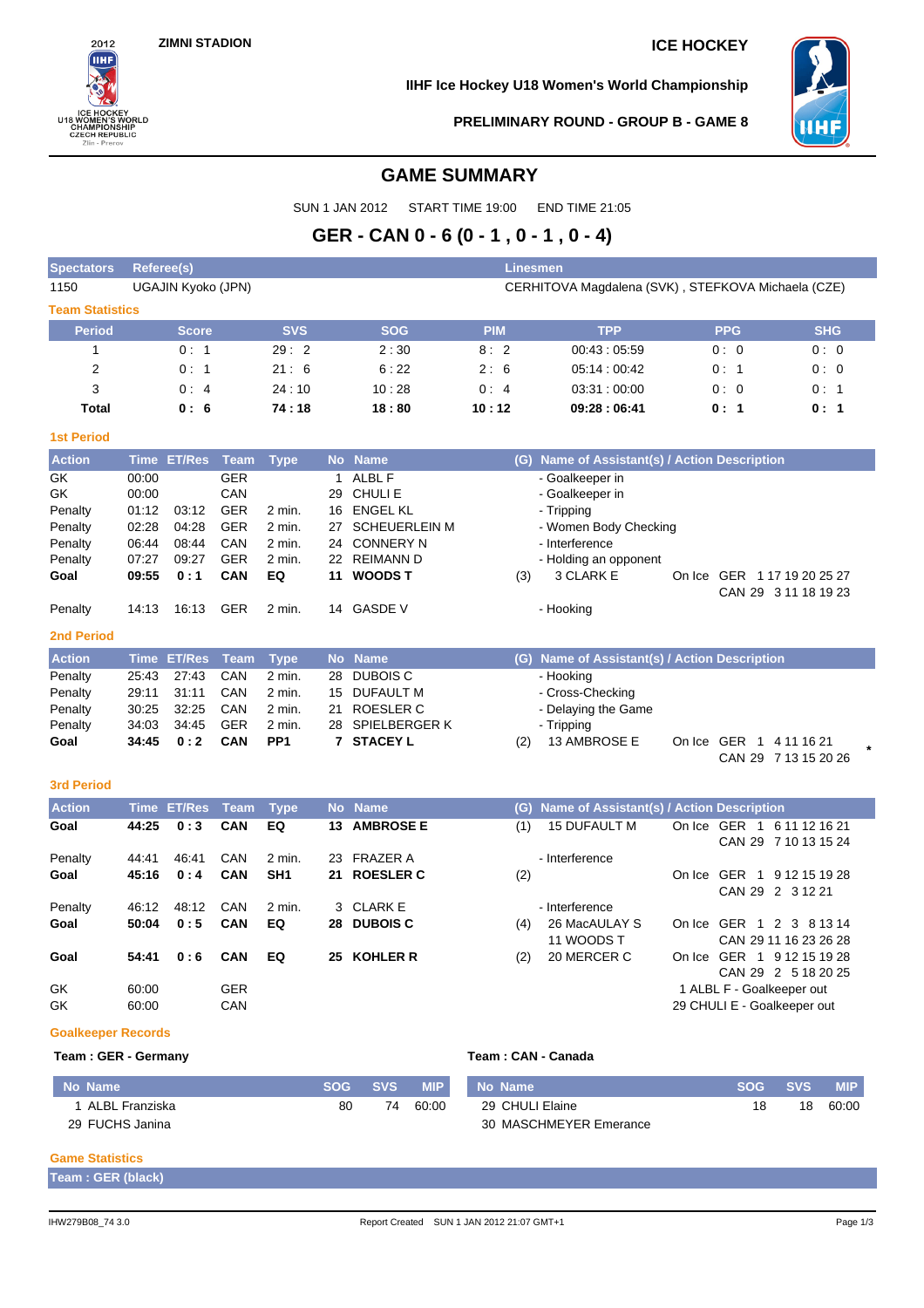

### **IIHF Ice Hockey U18 Women's World Championship**



## **PRELIMINARY ROUND - GROUP B - GAME 8**

|                    | <b>Head Coach: BECKER Maritta</b> |          |          |   |                |             |                |          |        |              | <b>Shots on Goal</b> |                |           |                |       |
|--------------------|-----------------------------------|----------|----------|---|----------------|-------------|----------------|----------|--------|--------------|----------------------|----------------|-----------|----------------|-------|
| <b>No Pos</b>      | <b>Name</b>                       | G.       | A        | P | <b>PIM</b>     | $FO+$       | FO-            | $FO+/-$  | FO%    |              | $\overline{2}$       | 3              | <b>OT</b> | <b>TS</b>      | $+/-$ |
| 9 D                | <b>UJCIK Jessica</b>              | 0        | 0        | 0 | 0              | 0           | 0              | 0        | 0.00   | 0            | 2                    | 0              |           | $\overline{2}$ | $-2$  |
| 12 D               | FIEGERT Anna-Maria +C             | 0        | 0        | 0 | 0              | $\Omega$    | 0              | 0        | 0.00   | 0            | $\Omega$             | $\overline{2}$ |           | 2              | $-3$  |
| 15 F               | <b>SWIKULL Larissa</b>            | 0        | 0        | 0 | 0              | $\mathbf 0$ | 0              | 0        | 0.00   | 0            |                      | $\Omega$       |           | 1              | $-2$  |
| 19 F               | DELARBRE Marie +A                 | 0        | 0        | 0 | $\Omega$       | 12          | 21             | -9       | 36.36  | 0            |                      | $\overline{2}$ |           | 3              | $-3$  |
| 28 F               | SPIELBERGER Kerstin               | 0        | 0        | 0 | $\overline{2}$ | 0           | 0              | $\Omega$ | 0.00   | 1            | 0                    | 1              |           | $\overline{2}$ | $-2$  |
| 4 D                | <b>WAGNER Theresa</b>             | 0        | 0        | 0 | 0              | 0           | 0              | 0        | 0.00   | 0            | 0                    | 0              |           | 0              | 0     |
| $\mathsf{F}$<br>6  | <b>HARINGER Melanie</b>           | 0        | 0        | 0 | 0              | 5           | 11             | -6       | 31.25  | 0            | 0                    | $\Omega$       |           | 0              | $-1$  |
| $\mathsf{F}$<br>11 | SEITZ Julia                       | 0        | 0        | 0 | 0              | 0           | $\overline{2}$ | $-2$     | 0.00   | 0            | 0                    | 2              |           | 2              | $-1$  |
| 16 F               | <b>ENGEL Katja-Lisa</b>           | 0        | $\Omega$ | 0 | 2              | 0           | 0              | $\Omega$ | 0.00   | 0            | $\Omega$             | $\Omega$       |           | $\Omega$       | $-1$  |
| D<br>21            | <b>FRITZ Theresa</b>              | $\Omega$ | 0        | 0 | $\Omega$       | 0           | $\Omega$       | $\Omega$ | 0.00   | 0            | 0                    | $\Omega$       |           | $\Omega$       | $-1$  |
| 17 F               | <b>KARPF Bernadette</b>           | 0        | 0        | 0 | 0              | 0           | 1              | -1       | 0.00   | 0            | 0                    | 0              |           | 0              | $-1$  |
| 20 F               | <b>SCHMID Marie-Kristin</b>       | 0        | 0        | 0 | 0              | 0           | 0              | $\Omega$ | 0.00   | 0            | $\Omega$             | $\Omega$       |           | 0              | $-1$  |
| 22 D               | REIMANN Dana +A                   | 0        | 0        | 0 | 2              | 0           | 0              | 0        | 0.00   | 0            | 0                    |                |           |                | 0     |
| 25 F               | <b>KLUGE Laura</b>                | 0        | 0        | 0 | 0              | 4           | 3              |          | 57.14  | 0            | 1                    | $\Omega$       |           | 1              | $-1$  |
| 27 D               | <b>SCHEUERLEIN Muriel</b>         | 0        | 0        | 0 | $\overline{2}$ | $\mathbf 0$ | 0              | 0        | 0.00   | 0            | 0                    | $\mathbf 0$    |           | 0              | $-1$  |
| 2 D                | <b>BARTSCH Anne</b>               | 0        | 0        | 0 | 0              | 0           | 0              | 0        | 0.00   | 0            | 0                    | 0              |           | 0              | $-1$  |
| 3 F                | <b>LUBBERT Michelle</b>           | 0        | 0        | 0 | 0              | 2           | 5              | $-3$     | 28.57  | 1            |                      |                |           | 3              | $-1$  |
| F<br>8             | <b>BAUER Leonie</b>               | 0        | 0        | 0 | $\Omega$       | 1           | 0              | 1        | 100.00 | 0            | 0                    |                |           | 1              | $-1$  |
| D<br>13            | VOOG Ann-Kathrin                  | 0        | 0        | 0 | 0              | 0           | 0              | 0        | 0.00   | 0            | 0                    | 0              |           | 0              | $-1$  |
| 14 F               | <b>GASDE Vanessa</b>              | 0        | 0        | 0 | $\overline{2}$ | $\Omega$    | $\Omega$       | $\Omega$ | 0.00   | $\Omega$     | $\Omega$             | $\Omega$       |           | $\Omega$       | $-1$  |
| 1 GK               | ALBL Franziska (BP)               | 0        | 0        | 0 | 0              |             |                |          |        | 0            | 0                    | 0              |           | 0              |       |
| 29 GK              | <b>FUCHS Janina</b>               | 0        | 0        | 0 | 0              |             |                |          |        |              | 0                    | 0              |           | 0              |       |
| Total              |                                   | 0        | 0        | 0 | 10             | 24          | 43             | $-19$    | 35.82  | $\mathbf{2}$ | 6                    | 10             |           | 18             |       |

### **Team : CAN (white) Head Coach :** ALAIN Pierre **Shots on Goal No Pos Name G A P PIM FO+ FO- FO+/- FO% 1 2 3 OT TS +/-** 3 F CLARK Emily 0 1 1 2 1 3 -2 25.00 2 1 1 4 +2 10 D CROSSLEY Alexis 0 0 0 0 0 0 0 0.00 5 0 1 6 +1 11 F WOODS Taylor 1 1 2 0 0 0 0 0.00 2 1 3 6 +2 13 D AMBROSE Erin +C 1 1 2 0 0 0 0 0.00 0 1 1 2 +1 19 F SOWCHUK Erika 0 0 0 0 10 5 5 66.67 1 0 3 4 +1 7 F STACEY Laura 1 0 1 0 0 0 0 0.00 5 1 2 8 +1 15 F DUFAULT Meghan +A 0 1 1 2 0 0 0 0.00 1 0 1 2 +1 18 D KRZYZANIAK Halli 0 0 0 0 0 0 0 0.00 1 2 2 5 +2 MERCER Cayley **0 1 1 0 14 4 10** 23 D FRAZER Abbey 0 0 0 2 0 0 0 0.00 0 0 1 1 +2 2 D RICHARDSON Morgan 0 0 0 0 0 0 0 0.00 0 0 0 0 +2 5 F BRYKALIUK Ashleigh 0 0 0 0 0 0 0 0.00 1 2 0 3 +1 21 D ROESLER Cydney +A (BP) 1 0 1 2 0 0 0 0 0.00 3 1 1 5<br>1 0 1 0 4 1 3 80.00 0 5 2 7 25 F KOHLER Rebecca 1 0 1 0 4 1 3 80.00 0 5 2 7 +1 26 F MacAULAY Shannon 0 1 1 0 1 3 -2 25.00 0 1 3 4 +1 12 F CAPIZZANO Kristyn 0 0 0 0 0 0 0 0.00 0 2 0 2 +1 14 D KRAUSE Jordan 0 0 0 0 0 0 0 0.00 0 3 0 3 0 16 F LEFORT Sarah 0 0 0 0 0 0 0 0.00 2 1 2 5 +1 24 F CONNERY Nicole 0 0 0 2 10 4 6 71.43 3 0 0 3 +1 28 F DUBOIS Catherine 1 0 1 2 3 4 -1 42.86 2 1 2 5 +1 29 GK CHULI Elaine 0 0 0 0 0 0 0 0 30 GK MASCHMEYER Emerance 0 0 0 0 0 0 0 0 **Total 6 6 12 12 43 24 19 64.18 30 22 28 80**